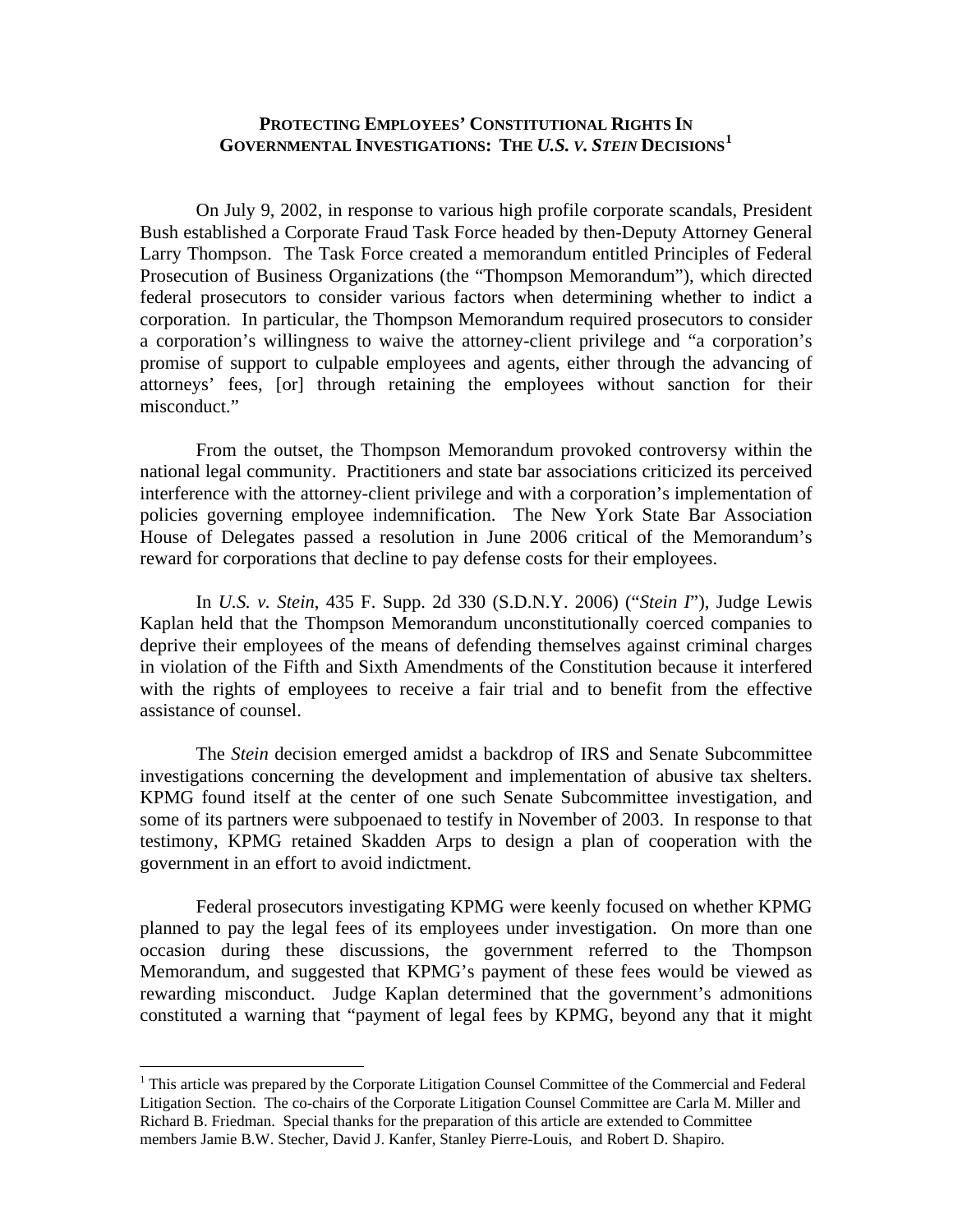legally be obligated to pay, could well count against KPMG in the government's decision whether to indict the firm."

Judge Kaplan found that KPMG had in the past advanced and paid legal fees, without respect to a cap or condition of cooperation with the government, for its employees who found themselves having to defend civil, criminal or regulatory proceedings arising out of activities within the scope of their employment. He also found that, as a direct result of the government's coercion, KPMG had reversed this practice. KPMG's employees under investigation were instructed that KPMG would pay their legal fees and expenses, only up to \$400,000, and only on condition that the employee "cooperate with the government and . . . be prompt, complete, and truthful." Significantly, KPMG told these employees that "payment of . . . legal fees and expenses will cease immediately if . . . [the employee] is charged by the government with criminal wrongdoing."

Although each of the individual KPMG defendants in *Stein* subsequently made proffers to the government, the circumstances surrounding Defendant Smith was noteworthy. Acting upon the advice of counsel, Smith initially declined to make a statement about the tax shelters at issue. When the government reported Mr. Smith's lack of cooperation to KPMG, KPMG told Smith that unless he provided the government investigators with the information they requested, KPMG would cease payment of his legal fees and would possibly take further disciplinary action "including expulsion from the firm." Smith relented, rejected his attorney's advice, and agreed to make the proffer to save his job.

Judge Kaplan held that the government's implementation of the Thompson Memorandum coerced KPMG to eliminate payment of its employees' attorneys' fees, a benefit they would have otherwise received. This denial impinged upon the KPMG defendants' ability to defend themselves, and was thus constitutional only if it could survive strict scrutiny – if it were narrowly tailored to achieve a compelling objective. It did not, the Court held, because it "burdens excessively the constitutional rights of the individuals whose ability to defend themselves it impairs." In so holding, the Court noted that, if the government wanted to prohibit a corporation from rewarding employees engaged in the obstruction of justice, it could have easily achieved this goal by taking the payment of legal fees into account in making charging decisions only if such payments were part of an obstruction scheme. Accordingly, the Court held that the government's implementation of the Thompson Memorandum violated the KPMG defendants' Sixth Amendment right to counsel because the government "acted with the purpose of minimizing [their] access to the resources necessary to mount their defenses."

Shortly after *Stein* I, Judge Kaplan decided *U.S. v. Stein*, 440 F. Supp. 2d 315 (S.D.N.Y. 2006) ("*Stein II*"), in which he suppressed the statements made by Defendant Smith and another KPMG partner on the ground that they were coerced by the government's implementation of the Thompson Memorandum. And, in September, the court also held that it had ancillary jurisdiction to hear claims by the KPMG employees against KPMG.